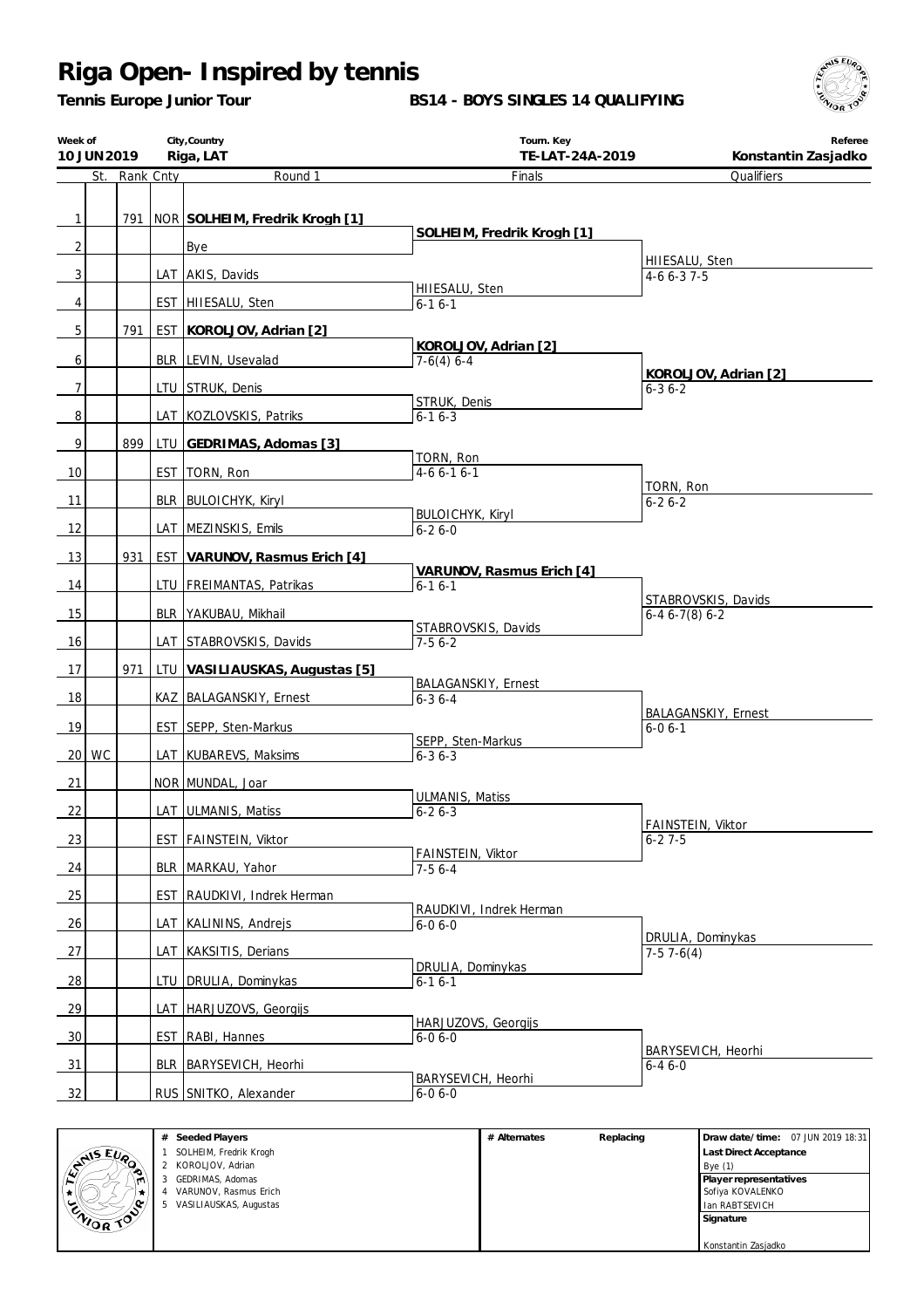*Tennis Europe Junior Tour*

**BS14 - BOYS SINGLES 14 MAINDRAW**



|                 | City, Country<br>Week of<br>Riga, LAT<br>10 JUN 2019 |           |            | Tourn. Key<br>TE-LAT-24A-2019     |                                       |                                       | Referee<br>Konstantin Zasjadko             |                                     |
|-----------------|------------------------------------------------------|-----------|------------|-----------------------------------|---------------------------------------|---------------------------------------|--------------------------------------------|-------------------------------------|
|                 | St.                                                  | Rank Cnty |            | Round 1                           | Round 2                               | Quarterfinals                         | Semifinals                                 | Final                               |
| 1               |                                                      | 13        |            | RUS SHEBEKIN, G [1]               | SHEBEKIN, G [1]                       |                                       |                                            |                                     |
| 2               |                                                      | 411       | LAT        | GAVRILONOKS, Nikita               | $6 - 16 - 0$                          |                                       |                                            |                                     |
| 3               |                                                      | 660       |            | LTU   REKLEVICIUS, Pijus          |                                       | SHEBEKIN, G [1]<br>$6 - 16 - 0$       |                                            |                                     |
| 4               | Q                                                    |           | <b>EST</b> | TORN, Ron                         | REKLEVICIUS, Pijus<br>$6 - 46 - 3$    |                                       |                                            |                                     |
| 5               |                                                      | 142       |            | BLR   YURKEVICH, Artur            |                                       |                                       | SHEBEKIN, G [1]<br>$6 - 36 - 1$            |                                     |
| 6               |                                                      | 298       |            | LAT SULCS, Krisjanis              | SULCS, Krisjanis<br>4-6 6-4 6-4       |                                       |                                            |                                     |
| 7               |                                                      | 370       |            | LAT AUDRINS, Stefans              |                                       | MOLDER, Markus [6]<br>$6 - 26 - 2$    |                                            |                                     |
| 8               |                                                      | 66        | <b>EST</b> | MOLDER, Markus [6] 6-2 6-0        | MOLDER, Markus [6]                    |                                       |                                            |                                     |
| 9               |                                                      | 58        | LAT        | DAMBINS, G [4]                    |                                       |                                       |                                            | FEDOROV, Tikhon [5]<br>$6 - 27 - 5$ |
| 10              |                                                      | 476       | LTU        | KULIUSAS, Faustas                 | DAMBINS, G [4]<br>$2-67-6(6)6-4$      |                                       |                                            |                                     |
| 11              |                                                      | 791       | <b>EST</b> | MOOSAR, Romet                     |                                       | ORLOFF, Philip<br>$7-56-2$            |                                            |                                     |
| 12              |                                                      | 120       | <b>SUI</b> | ORLOFF, Philip                    | ORLOFF, Philip<br>$6 - 36 - 3$        |                                       |                                            |                                     |
| 13              | Q                                                    | 791       | <b>EST</b> | KOROLJOV, Adrian                  |                                       |                                       | FEDOROV, Tikhon [5]<br>$4-6$ 7 $-5$ 6 $-4$ |                                     |
|                 | $14$ WC                                              | 483       | LAT        | KAZANCEVS, Maksims                | KOROLJOV, Adrian<br>$6 - 26 - 3$      |                                       |                                            |                                     |
| 15              | <b>WC</b>                                            |           |            | GER   PODOPRYGORA, Daniel         |                                       | FEDOROV, Tikhon [5]<br>$6 - 16 - 2$   |                                            |                                     |
| 16              |                                                      | 61        |            | BLR   FEDOROV, Tikhon [5] 6-0 6-0 | FEDOROV, Tikhon [5]                   |                                       |                                            |                                     |
| 17              |                                                      | 118       |            | LAT   TENS, Daniels [8]           |                                       |                                       |                                            | FEDOROV, Tikhon [5]<br>$6 - 27 - 5$ |
| 18              | Q                                                    |           |            | KAZ   BALAGANSKIY, Ernest         | TENS, Daniels [8]<br>$6 - 36 - 4$     |                                       |                                            |                                     |
| 19              | Q                                                    |           |            | LTU   DRULIA, Dominykas           |                                       | TENS, Daniels [8]<br>$6 - 16 - 3$     |                                            |                                     |
| 20              | Q                                                    |           |            | EST HIIESALU, Sten                | HIIESALU, Sten<br>$6 - 46 - 0$        |                                       |                                            |                                     |
| 21              | Q                                                    |           |            | BLR   BARYSEVICH, Heorhi          |                                       |                                       | BYSKATA, Oliver [3]<br>$6 - 37 - 5$        |                                     |
| 22              | Q                                                    |           |            | EST   FAINSTEIN, Viktor           | BARYSEVICH, Heorhi<br>$6 - 16 - 2$    |                                       |                                            |                                     |
| 23              | Q                                                    |           |            | LAT STABROVSKIS, Davids           |                                       | BYSKATA, Oliver [3]<br>$6 - 26 - 0$   |                                            |                                     |
| 24              |                                                      | 29        | <b>FIN</b> | BYSKATA, Oliver [3]               | BYSKATA, Oliver [3]<br>$6 - 16 - 2$   |                                       |                                            |                                     |
| 25              |                                                      | 83        | LAT        | ROLIS, Davis [7]                  |                                       |                                       |                                            | OJAKAAR, Oliver [2]<br>$6 - 26 - 0$ |
| 26              |                                                      | 154       | <b>SUI</b> | SIMMEN, Janis Raffael             | SIMMEN, Janis Raffael<br>$6 - 46 - 4$ |                                       |                                            |                                     |
| 27              |                                                      | 461       | <b>BLR</b> | ZHYDKOU, Andrei                   |                                       | SIMMEN, Janis Raffael<br>$6 - 36 - 1$ |                                            |                                     |
| 28              |                                                      | 131       | LAT        | AFANASJEVS, Artioms               | AFANASJEVS, Artjoms<br>$5-76-16-2$    |                                       |                                            |                                     |
|                 | 29 WC                                                |           |            | LAT   ADAMSONS, Edmunds           |                                       |                                       | OJAKAAR, Oliver [2]<br>$6 - 06 - 4$        |                                     |
| 30 <sup>1</sup> | WC                                                   |           |            | GER   WIEBE, Dennis               | WIEBE, Dennis<br>$6 - 36 - 1$         |                                       |                                            |                                     |
| 31              |                                                      | 360       |            | BLR   RYZHANKOU, Daniil           |                                       | OJAKAAR, Oliver [2]<br>$6 - 26 - 0$   |                                            |                                     |
| 32              |                                                      | 21        |            | EST OJAKAAR, Oliver [2]           | OJAKAAR, Oliver [2]<br>6-1 0-1 Ret.   |                                       |                                            |                                     |

|                  |                       |                |           | www.tenniseurope.org              |
|------------------|-----------------------|----------------|-----------|-----------------------------------|
|                  | Seeded Players<br>#   | # Lucky Losers | Replacing | Draw date/time: 09 JUN 2019 18:14 |
|                  | SHEBEKIN, Grigory     |                |           | <b>Last Direct Acceptance</b>     |
| LANS EVA         | 2 OJAKAAR, Oliver     |                |           | REKLEVICIUS, Pijus (LTU)          |
| ۱m.              | BYSKATA, Oliver<br>3  |                |           | Player representatives            |
|                  | DAMBINS, Gustavs      |                |           | Nikita PETRUSENKO                 |
| <b>ENIOR TOP</b> | FEDOROV, Tikhon<br>.5 |                |           | Ainius SABALIAUSKAS               |
|                  | MOLDER, Markus<br>6   |                |           | Signature                         |
|                  | ROLIS, Davis          |                |           |                                   |
|                  | TENS, Daniels<br>8    |                |           | Konstantin Zasjadko               |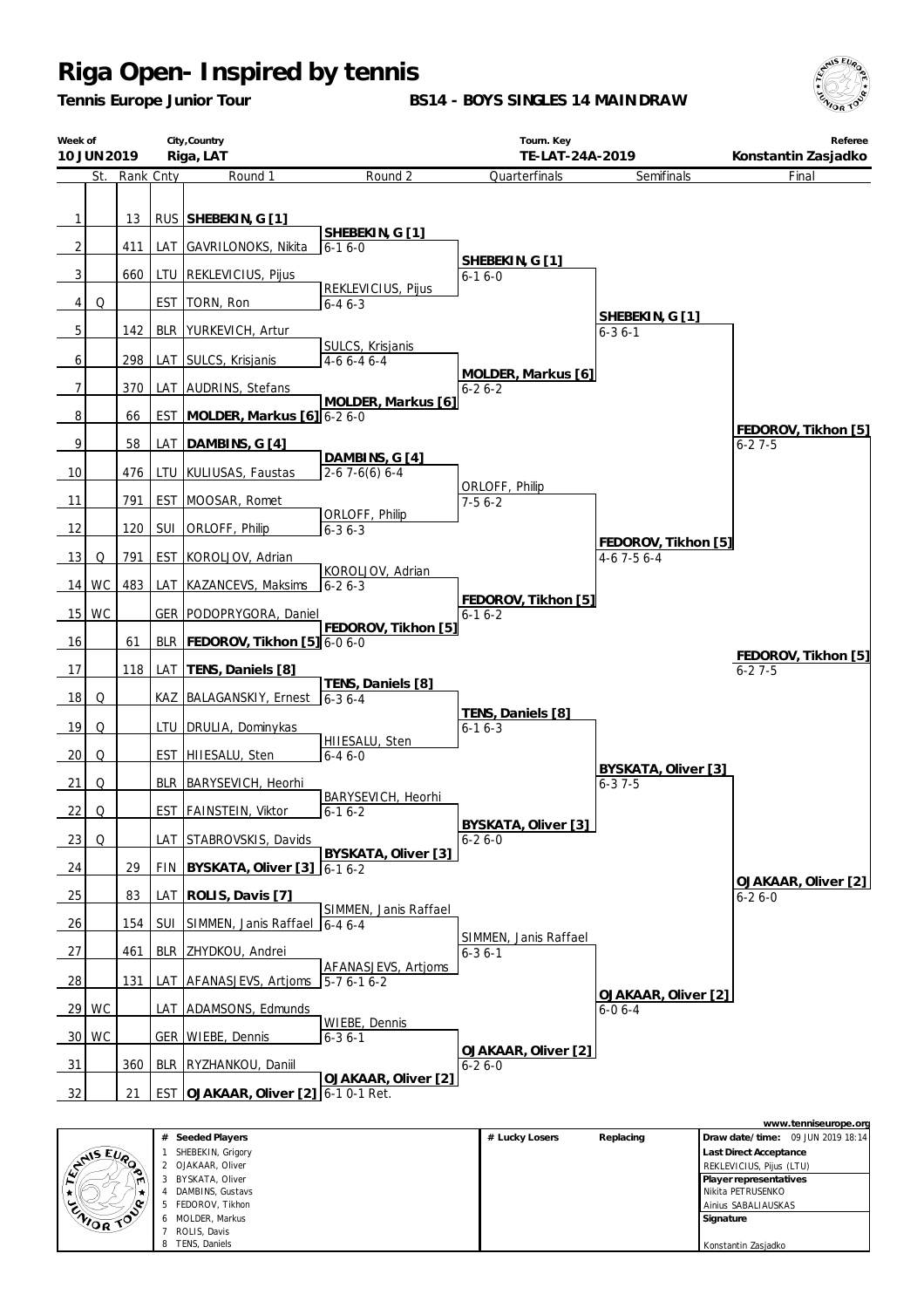*Tennis Europe Junior Tour*

**GS14 - GIRLS SINGLES 14 QUALIFYING**



|                | City, Country<br>Week of<br>10 JUN 2019<br>Riga, LAT |               |     |                                         | Tourn. Key<br>TE-LAT-24A-2019          | Referee<br>Konstantin Zasjadko           |  |
|----------------|------------------------------------------------------|---------------|-----|-----------------------------------------|----------------------------------------|------------------------------------------|--|
|                |                                                      | St. Rank Cnty |     | Round 1                                 | Finals                                 | Qualifiers                               |  |
|                |                                                      |               |     |                                         |                                        |                                          |  |
| 1              |                                                      | 431           |     | LTU GAGILAITE, Andreja [1]              |                                        |                                          |  |
| $\overline{2}$ |                                                      |               |     | Bye                                     | GAGILAITE, Andreja [1]                 |                                          |  |
| 3              |                                                      |               |     | LAT SCEBRINA, Aleksandra                |                                        | SNITKO, Sofia<br>$6 - 36 - 4$            |  |
|                |                                                      |               |     |                                         | SNITKO, Sofia                          |                                          |  |
| 4              |                                                      |               |     | RUS SNITKO, Sofia                       | $7-6(4)$ 6-1                           |                                          |  |
| 5              |                                                      | 498           |     | BLR HAPANKOVA, Sofiya [2]               | HAPANKOVA, Sofiya [2]                  |                                          |  |
| 6              |                                                      |               |     | Bye                                     |                                        |                                          |  |
| $\overline{7}$ |                                                      |               |     | EST ZAUTINA, Vladislava                 |                                        | HAPANKOVA, Sofiya [2]<br>$6 - 06 - 1$    |  |
| 8              |                                                      |               |     | LAT SAMANOVICA, Debora                  | ZAUTINA, Vladislava<br>$6 - 26 - 4$    |                                          |  |
| 9              |                                                      | 517           |     | JPN   KINOSHITA, Hayu [3]               |                                        |                                          |  |
|                |                                                      |               |     |                                         | KINOSHITA, Hayu [3]                    |                                          |  |
| 10             |                                                      |               |     | Bye                                     |                                        | KINOSHITA, Hayu [3]                      |  |
| 11             |                                                      |               |     | NOR ANTHONISEN, Helle                   | KRANCMANE, Alina                       | $6 - 06 - 1$                             |  |
| 12             |                                                      |               |     | LAT KRANCMANE, Alina                    | $6 - 16 - 1$                           |                                          |  |
| 13             |                                                      | 564           |     | LTU CECHANAVICIUTE, Patricija [4]       |                                        |                                          |  |
| 14             |                                                      |               |     | Bye                                     | CECHANAVICIUTE, Patricija [4]          |                                          |  |
|                |                                                      |               |     |                                         |                                        | CECHANAVICIUTE, Patricija [4]            |  |
| 15             |                                                      |               |     | EST UIBO, Gloria                        | LUSE, Liva                             | $6 - 26 - 3$                             |  |
| 16             |                                                      |               |     | LAT LUSE, Liva                          | $6 - 46 - 2$                           |                                          |  |
| 17             |                                                      | 637           |     | LTU SALKAUSKAITE, Egle [5]              |                                        |                                          |  |
| 18             |                                                      |               |     | Bye                                     | SALKAUSKAITE, Egle [5]                 |                                          |  |
| 19             |                                                      |               |     | RUS VETROVA, Maria                      |                                        | SALKAUSKAITE, Egle [5]<br>$6 - 26 - 0$   |  |
|                |                                                      |               |     |                                         | LUSE, Jasmine [11]                     |                                          |  |
| 20             |                                                      | 1117          |     | LAT LUSE, Jasmine [11]                  | $6 - 46 - 2$                           |                                          |  |
| 21             |                                                      | 739           |     | <b>EST VAINO, Amelia [6]</b>            | VAINO, Amelia [6]                      |                                          |  |
| 22             |                                                      |               |     | Bye                                     |                                        |                                          |  |
| 23             |                                                      |               |     | BLR SOKOLOVA, Aleksandra                |                                        | NI KOLAJEVA, Nikola [10]<br>$6 - 06 - 1$ |  |
| 24             |                                                      | 1078          | LAT | NIKOLAJEVA, Nikola [10]                 | NIKOLAJEVA, Nikola [10]<br>$6-06-0$    |                                          |  |
|                |                                                      |               |     |                                         |                                        |                                          |  |
| 25             |                                                      | 739           | LAT | OZOLA, Laura [7]                        | OZOLA, Laura [7]                       |                                          |  |
| 26             |                                                      |               |     | Bye                                     |                                        | BERNOVICH, Varvara [9]                   |  |
| 27             |                                                      |               |     | GER   RIMKUS, Linnea                    |                                        | $6 - 46 - 0$                             |  |
| <u>28</u>      |                                                      | 932           |     | BLR   BERNOVICH, Varvara [9]            | BERNOVICH, Varvara [9]<br>$6 - 06 - 2$ |                                          |  |
| <u>29</u>      |                                                      | 904           |     | LAT ZARINA, Sofija [8]                  |                                        |                                          |  |
|                |                                                      |               |     |                                         | ZARINA, Sofija [8]                     |                                          |  |
| 30             |                                                      |               |     | <b>Bye</b>                              |                                        | DILAKTORSKAIA, ANASTASIIA [12]           |  |
| 31             |                                                      |               |     | KAZ   IVANISSOVA, Sofya                 | DILAKTORSKAIA, ANASTASIIA [12]         | $7-6(5) 6-4$                             |  |
| 32             |                                                      |               |     | 1117 RUS DILAKTORSKAIA, ANASTASIIA [12] | $6 - 06 - 1$                           |                                          |  |

|                              | # | Seeded Players            |                              | # Alternates | Replacing | Draw date/time: 07 JUN 2019 18:30 |  |
|------------------------------|---|---------------------------|------------------------------|--------------|-----------|-----------------------------------|--|
| AIS EVA                      |   | GAGILAITE, Andreja        | BERNOVICH, Varvara           |              |           | <b>Last Direct Acceptance</b>     |  |
| œ                            |   | HAPANKOVA, Sofiya         | 10 NIKOLAJEVA, Nikola        |              |           | Bye $(8)$                         |  |
| m                            |   | KINOSHITA, Hayu           | 11 LUSE, Jasmine             |              |           | Player representatives            |  |
|                              |   | CECHANAVICIUTE, Patricija | 12 DILAKTORSKAIA, ANASTASIIA |              |           | Sofiya KOVALENKO                  |  |
| o                            |   | SALKAUSKAITE, Egle        |                              |              |           | Ian RABTSEVICH                    |  |
| <b>ENOR</b><br>$\mathcal{L}$ |   | VAINO, Amelia             |                              |              |           | Signature                         |  |
|                              |   | OZOLA, Laura              |                              |              |           |                                   |  |
|                              |   | ZARINA, Sofija            |                              |              |           | Konstantin Zasjadko               |  |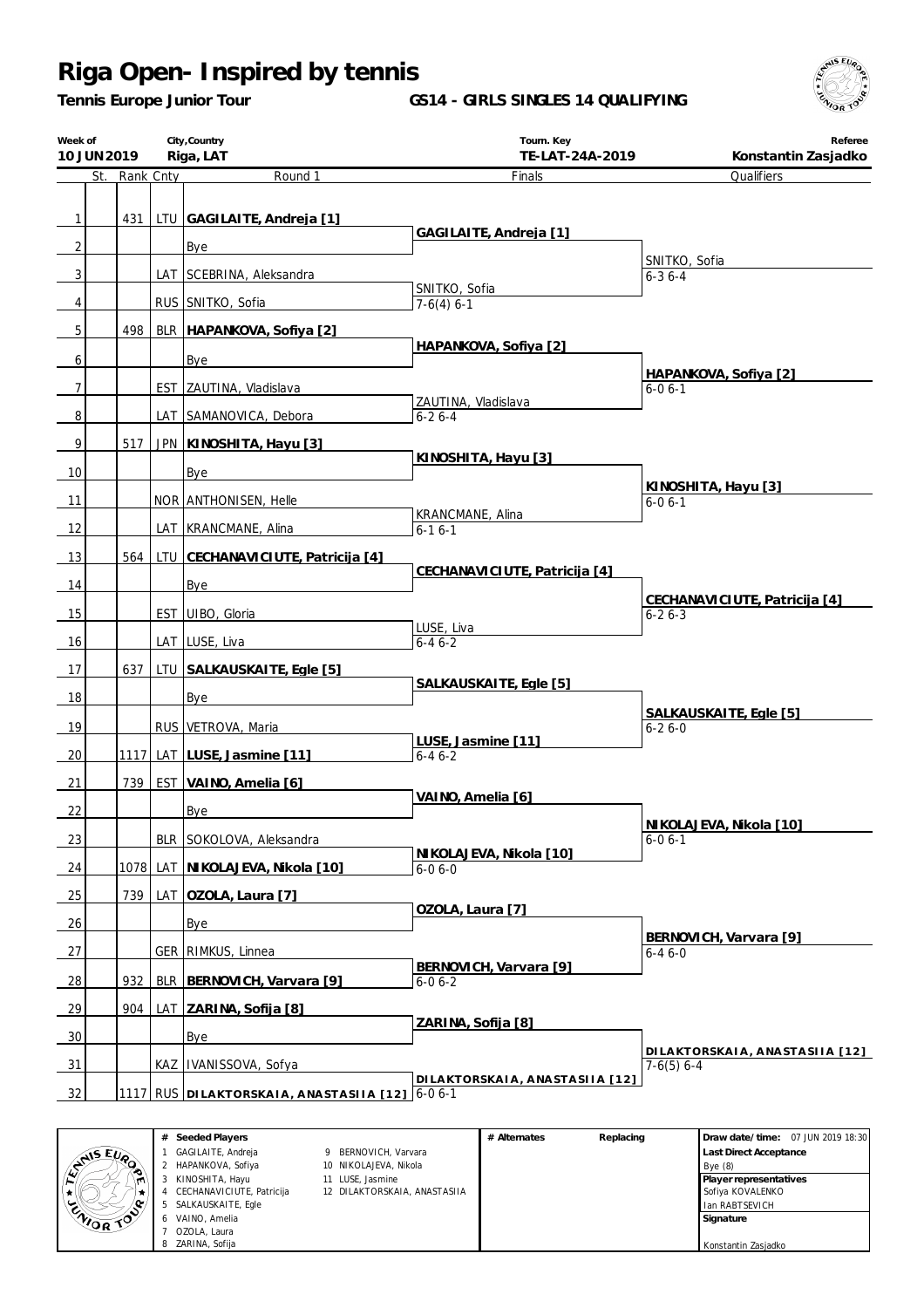*Tennis Europe Junior Tour*

**GS14 - GIRLS SINGLES 14 MAINDRAW**



|                     | City, Country<br>Week of<br>Riga, LAT<br>10 JUN 2019 |               |                   | Tourn. Key<br>TE-LAT-24A-2019                  |                                     |                                   | Referee<br>Konstantin Zasjadko     |                    |
|---------------------|------------------------------------------------------|---------------|-------------------|------------------------------------------------|-------------------------------------|-----------------------------------|------------------------------------|--------------------|
|                     |                                                      | St. Rank Cnty |                   | Round 1                                        | Round 2                             | Quarterfinals                     | Semifinals                         | Final              |
| 1<br>$\overline{2}$ |                                                      | 42<br>250     |                   | RUS   IVANOVA, E [1]                           | ZINOUKA, Maryia                     |                                   |                                    |                    |
| 3 <sup>1</sup>      | Q                                                    | 637           |                   | BLR ZINOUKA, Maryia<br>LTU SALKAUSKAITE, Egle  | $6 - 22 - 66 - 3$                   | ZINOUKA, Maryia<br>$6 - 36 - 1$   |                                    |                    |
| 4                   |                                                      |               |                   | LAT MARKEVICA, Madara                          | SALKAUSKAITE, Egle<br>$7-56-2$      |                                   |                                    |                    |
| 5                   |                                                      | 357           |                   | RUS   BELIAEVA, Taisiia                        |                                     |                                   | RASCHDORF, C [5]<br>$6 - 26 - 0$   |                    |
| 6                   |                                                      | 231           |                   | GBR COLE, Jadesola                             | COLE, Jadesola<br>$2 - 66 - 46 - 2$ | RASCHDORF, C [5]                  |                                    |                    |
| $\overline{7}$      |                                                      |               | LAT               | CERNOVA, Aleksa                                | RASCHDORF, C [5]                    | $6 - 16 - 3$                      |                                    |                    |
| 8                   |                                                      | 145           | <b>GER</b>        | RASCHDORF, C [5]                               | $6 - 36 - 0$                        |                                   |                                    | RASCHDORF, C [5]   |
| 9                   |                                                      | 129           | LAT               | UNGURE ROGOZOVECA, P [4]                       | SATAITE, Liepa                      |                                   |                                    | $6-26-4$           |
| 10<br>11            | Q                                                    | 266           | LTU<br><b>RUS</b> | SATAITE, Liepa<br>SNITKO, Sofia                | $6 - 06 - 0$                        | SATAITE, Liepa<br>$6 - 46 - 0$    |                                    |                    |
| 12                  | Q                                                    | 932           | <b>BLR</b>        | BERNOVICH, Varvara                             | SNITKO, Sofia<br>$7-6(5) 6-4$       |                                   |                                    |                    |
| 13                  | <b>WC</b>                                            | 932           |                   | RUS ZOTOVA, Polina                             |                                     |                                   | SATAITE, Liepa<br>$6 - 46 - 1$     |                    |
| 14                  | Q                                                    | 517           | <b>JPN</b>        | KINOSHITA, Hayu                                | KINOSHITA, Hayu<br>$6 - 16 - 0$     |                                   |                                    |                    |
| 15                  | Q                                                    | 1078          | LAT               | NIKOLAJEVA, Nikola                             | NAMNIEKS, E [7]                     | NAMNIEKS, E [7]<br>$1-66-27-5$    |                                    |                    |
| 16                  |                                                      | 169           | <b>EST</b>        | NAMNIEKS, E [7]                                | $6 - 26 - 4$                        |                                   |                                    | RASCHDORF, C [5]   |
| 17                  |                                                      | 197           |                   | GBR   KOZAK, Vlada [8]                         | KOZAK, Vlada [8]                    |                                   |                                    | $7-56-0$           |
| 18                  |                                                      | 361           | <b>EST</b>        | GULL, Grete                                    | $6 - 16 - 3$                        | KOZAK, Vlada [8]                  |                                    |                    |
| 19<br>20            | Q<br>WC                                              | 564<br>312    | LTU               | CECHANAVICIUTE, P<br>LAT APLOKA, Enija Paula   | APLOKA, Enija Paula<br>$6 - 16 - 1$ | $6 - 26 - 1$                      |                                    |                    |
| 21                  | Q                                                    | 498           |                   | BLR   HAPANKOVA, Sofiya                        |                                     |                                   | SKOPINTSEVA, P [3]<br>$6 - 26 - 0$ |                    |
|                     | 22 WC                                                | 921           |                   | LAT KONSTANTINOVA, D                           | KONSTANTINOVA, D<br>$7-6(4)$ 6-3    |                                   |                                    |                    |
|                     | $23$ WC                                              | 739           | LAT               | BULAVA, Anna                                   |                                     | SKOPINTSEVA, P[3]<br>$6 - 16 - 1$ |                                    |                    |
| 24                  |                                                      | 91            |                   | RUS SKOPINTSEVA, P [3]                         | SKOPINTSEVA, P [3]<br>$6 - 06 - 1$  |                                   |                                    | SKOPINTSEVA, P [3] |
| 25                  |                                                      | 163           |                   | JPN SAITO, Sara [6]                            | SAITO, Sara [6]                     |                                   |                                    | $6 - 26 - 1$       |
| 26                  |                                                      | 250           | <b>BLR</b>        | BYLINA, Maria                                  | $6 - 46 - 3$                        | RAGE, Ksenija                     |                                    |                    |
| 27                  |                                                      | 322           | LAT               | RAGE, Ksenija                                  | RAGE, Ksenija                       | $2 - 6 6 - 3 6 - 1$               |                                    |                    |
| 28<br>29            |                                                      | 224<br>327    | LTU               | RUS SIDOROVA, Kristiana<br>VASKELYTE, Gabriele | $6 - 26 - 3$                        |                                   | RAGE, Ksenija<br>$6 - 16 - 4$      |                    |
| 30                  | Q                                                    | 1117          |                   | RUS DILAKTORSKAIA, A                           | DILAKTORSKAIA, A<br>$6 - 27 - 5$    |                                   |                                    |                    |
| 31                  |                                                      | 324           | LAT               | MARKINA, Marina                                |                                     | MARKINA, Marina<br>$6 - 46 - 2$   |                                    |                    |
| 32                  |                                                      | 81            |                   | <b>EST MARTIN, Brit [2]</b>                    | MARKINA, Marina<br>$1-66-46-2$      |                                   |                                    |                    |

|                    |   |                             |                |           |                                   | www.tenniseurope.org |
|--------------------|---|-----------------------------|----------------|-----------|-----------------------------------|----------------------|
|                    | # | Seeded Players              | # Lucky Losers | Replacing | Draw date/time: 09 JUN 2019 18:14 |                      |
|                    |   | IVANOVA, Ekaterina          |                |           | <b>Last Direct Acceptance</b>     |                      |
| $x^{\text{NIS E}}$ |   | MARTIN, Brit                |                |           | VASKELYTE, Gabriele (LTU)         |                      |
| m                  |   | SKOPINTSEVA, Polina         |                |           | Player representatives            |                      |
|                    |   | UNGURE ROGOZOVECA, Patricia |                |           | Nikita PETRUSENKO                 |                      |
| ENIOR TOP          |   | 5 RASCHDORF, Carolin        |                |           | Ainius SABALIAUSKAS               |                      |
|                    |   | 6 SAITO, Sara               |                |           | Signature                         |                      |
|                    |   | NAMNIEKS, Emma              |                |           |                                   |                      |
|                    |   | KOZAK, Vlada                |                |           | Konstantin Zasjadko               |                      |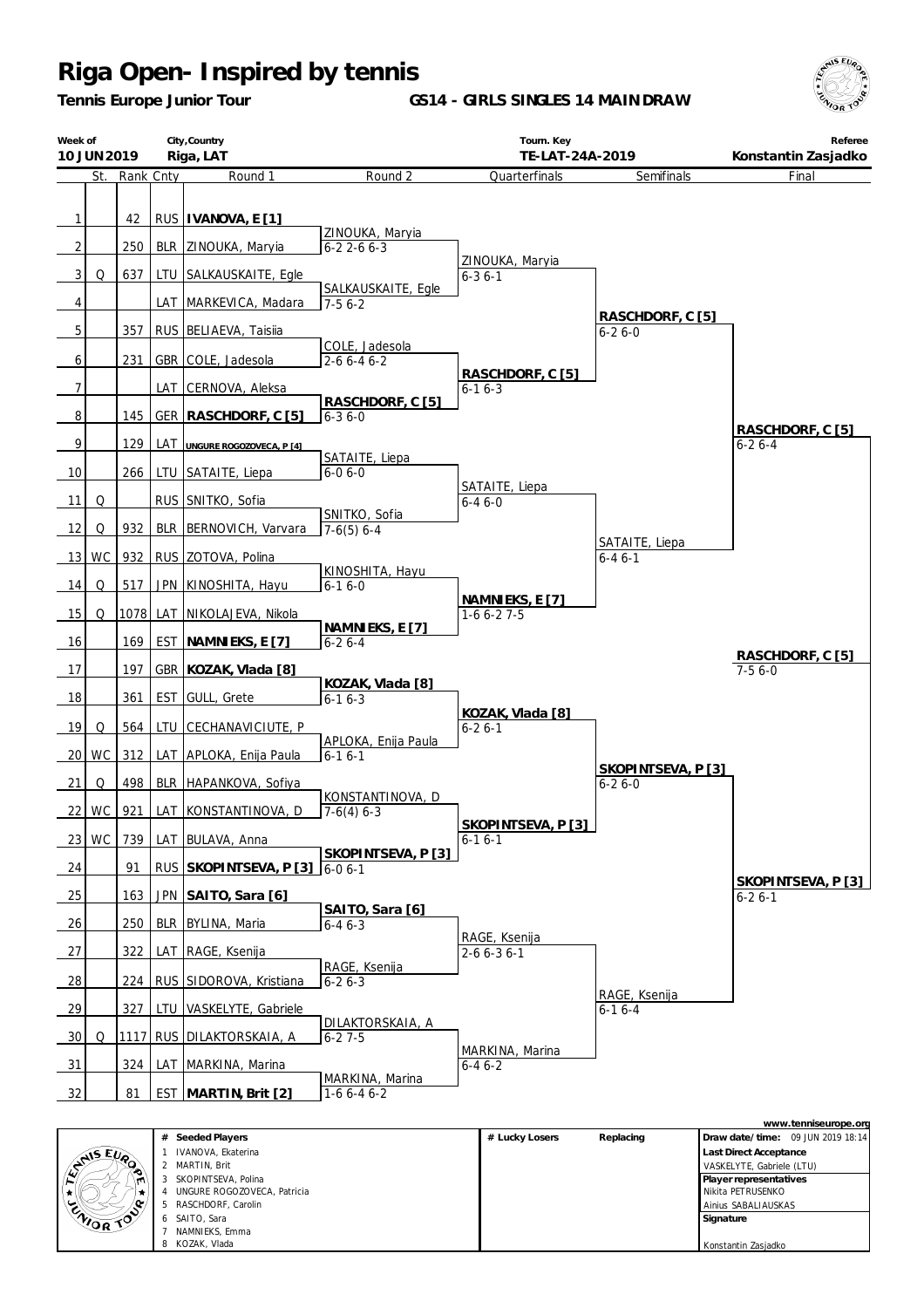*Tennis Europe Junior Tour*

**BD14 - BOYS DOUBLES 14 MAINDRAW**



| Week of<br>10 JUN 2019 |               |            | City, Country<br>Riga, LAT                  |                                             | Referee<br>Konstantin Zasjadko         |                                               |
|------------------------|---------------|------------|---------------------------------------------|---------------------------------------------|----------------------------------------|-----------------------------------------------|
|                        | St. Rank Cnty |            | Round 1                                     | Quarterfinals                               | TE-LAT-24A-2019<br>Semifinals          | Final                                         |
|                        | 29            |            | FIN   BYSKATA, Oliver [1]                   |                                             |                                        |                                               |
| 1                      | 21            | <b>EST</b> | OJAKAAR, Oliver                             | BYSKATA, Oliver [1]                         |                                        |                                               |
|                        |               |            |                                             | OJAKAAR, Oliver                             |                                        |                                               |
|                        | 370<br>791    |            | LAT AUDRINS, Stefans<br>EST MOOSAR, Romet   | $6 - 06 - 1$                                |                                        |                                               |
| 2                      |               |            |                                             |                                             | BYSKATA, Oliver [1]                    |                                               |
|                        | 298           |            |                                             |                                             | <b>OJAKAAR, Oliver</b>                 |                                               |
| 3                      | 118           |            | LAT SULCS, Krisjanis<br>LAT   TENS, Daniels |                                             | $6 - 46 - 2$                           |                                               |
|                        |               |            |                                             | SULCS, Krisjanis                            |                                        |                                               |
|                        |               |            | KAZ   BALAGANSKIY, Ernest                   | TENS, Daniels<br>$6 - 36 - 2$               |                                        |                                               |
| 4                      |               |            | EST FAINSTEIN, Viktor                       |                                             |                                        |                                               |
|                        |               |            |                                             |                                             |                                        | BYSKATA, Oliver [1]                           |
|                        | 120           | SUI        | ORLOFF, Philip [4]                          |                                             |                                        | <b>OJAKAAR, Oliver</b><br>$6-7(5) 6-4 [10-6]$ |
| $\overline{5}$         | 154           |            | SUI SIMMEN, Janis Raffael                   |                                             |                                        |                                               |
|                        |               |            |                                             | ORLOFF, Philip [4]<br>SIMMEN, Janis Raffael |                                        |                                               |
|                        |               |            | NOR MUNDAL, Joar                            | $6 - 16 - 0$                                |                                        |                                               |
| 6                      | 791           |            | NOR SOLHEIM, Fredrik Krogh                  |                                             | ORLOFF, Philip [4]                     |                                               |
|                        |               |            |                                             |                                             | SIMMEN, Janis Raffael                  |                                               |
|                        | 411           |            | LAT GAVRILONOKS, Nikita                     |                                             | $6 - 26 - 0$                           |                                               |
| 7                      | 360           |            | BLR   RYZHANKOU, Daniil                     | GAVRILONOKS, Nikita                         |                                        |                                               |
|                        |               |            |                                             | RYZHANKOU, Daniil                           |                                        |                                               |
| 8                      |               | <b>EST</b> | EST HIIESALU, Sten<br>TORN, Ron             | $6 - 26 - 2$                                |                                        |                                               |
|                        |               |            |                                             |                                             |                                        | BYSKATA, Oliver [1]                           |
|                        |               |            | LTU   DRULIA, Dominykas                     |                                             |                                        | OJAKAAR, Oliver<br>$3-67-5$ [10-3]            |
| 9                      | 476           | LTU        | KULIUSAS, Faustas                           |                                             |                                        |                                               |
|                        |               |            |                                             | KAZANCEVS, Maksims<br>REKLEVICIUS, Pijus    |                                        |                                               |
|                        | 483           |            | LAT   KAZANCEVS, Maksims                    | W.O.                                        |                                        |                                               |
| 10                     | 660           |            | LTU REKLEVICIUS, Pijus                      |                                             | ROLIS, Davis [3]                       |                                               |
|                        |               |            |                                             |                                             | YURKEVICH, Artur                       |                                               |
|                        |               |            | GER   PODOPRYGORA, Daniel                   |                                             | $6 - 16 - 2$                           |                                               |
| 11                     |               |            | GER WIEBE, Dennis                           | ROLIS, Davis [3]                            |                                        |                                               |
|                        |               |            |                                             | YURKEVICH, Artur                            |                                        |                                               |
| 12                     | 83<br>142     | BLR        | LAT ROLIS, Davis [3]<br>YURKEVICH, Artur    | W.O.                                        |                                        |                                               |
|                        |               |            |                                             |                                             |                                        | DAMBINS, Gustavs [2]                          |
|                        |               |            | LAT AKIS, Davids                            |                                             |                                        | MOLDER, Markus                                |
| 13                     |               | LAT        | MEZINSKIS, Emils                            |                                             |                                        | $6-32-6$ [10-7]                               |
|                        |               |            |                                             | KOROLJOV, Adrian                            |                                        |                                               |
|                        | 791           |            | EST KOROLJOV, Adrian                        | STABROVSKIS, Davids<br>$6 - 46 - 4$         |                                        |                                               |
| 14                     |               | LAT        | STABROVSKIS, Davids                         |                                             |                                        |                                               |
|                        |               |            |                                             |                                             | DAMBINS, Gustavs [2]<br>MOLDER, Markus |                                               |
|                        |               | <b>BLR</b> | BARYSEVICH, Heorhi                          |                                             | $6 - 26 - 2$                           |                                               |
| 15                     | 461           |            | BLR ZHYDKOU, Andrei                         | DAMBINS, Gustavs [2]                        |                                        |                                               |
|                        |               |            |                                             | MOLDER, Markus                              |                                        |                                               |
|                        | 58            |            | LAT   DAMBINS, Gustavs [2]                  | $6 - 16 - 0$                                |                                        |                                               |
| 16                     | 66            |            | <b>EST MOLDER, Markus</b>                   |                                             |                                        |                                               |